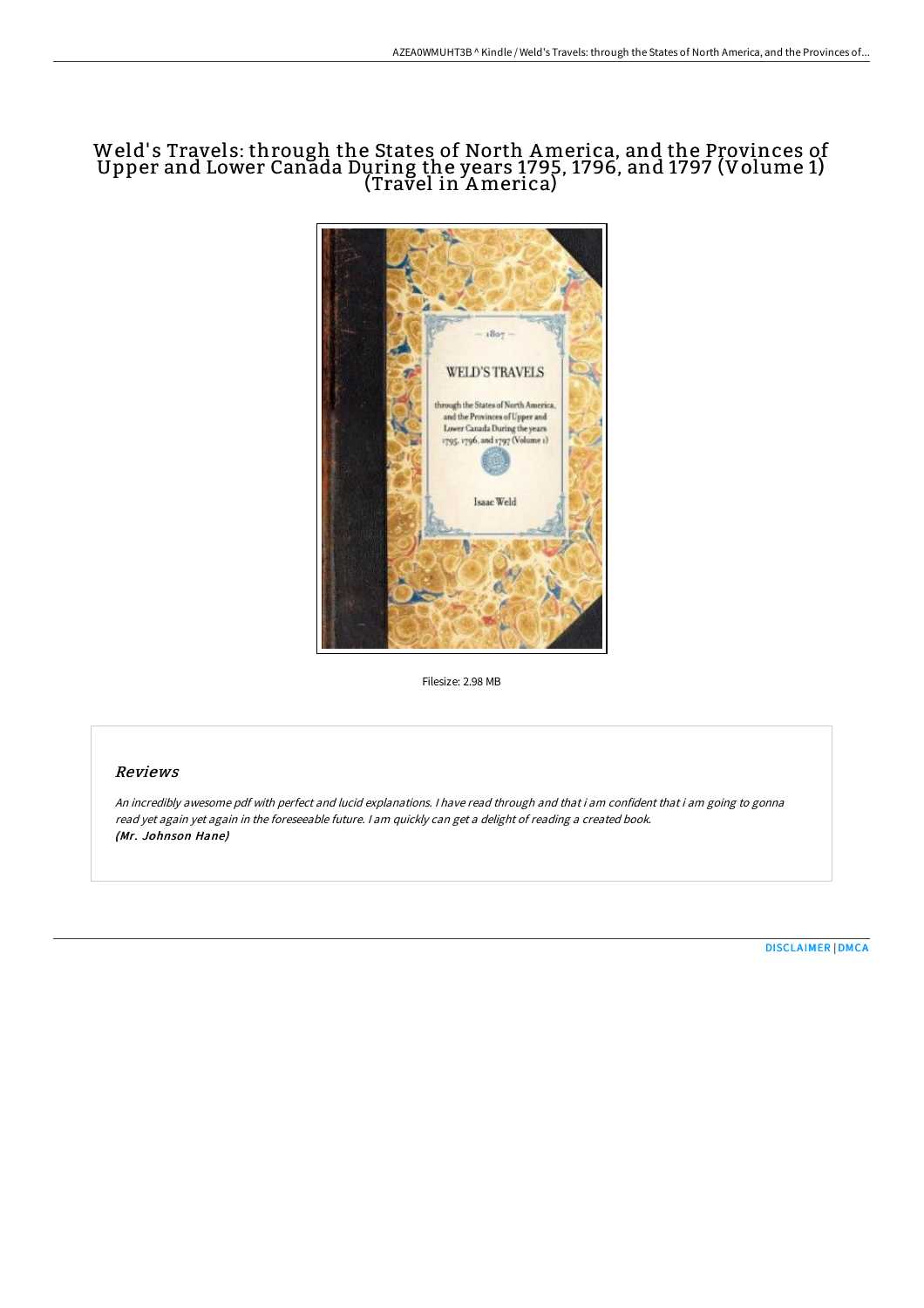### WELD'S TRAVELS: THROUGH THE STATES OF NORTH AMERICA, AND THE PROVINCES OF UPPER AND LOWER CANADA DURING THE YEARS 1795, 1796, AND 1797 (VOLUME 1) (TRAVEL IN AMERICA)



To download Weld's Travels: through the States of North America, and the Provinces of Upper and Lower Canada During the years 1795, 1796, and 1797 (Volume 1) (Travel in America) eBook, please click the link under and download the document or gain access to additional information which are have conjunction with WELD'S TRAVELS: THROUGH THE STATES OF NORTH AMERICA, AND THE PROVINCES OF UPPER AND LOWER CANADA DURING THE YEARS 1795, 1796, AND 1797 (VOLUME 1) (TRAVEL IN AMERICA) ebook.

Applewood Books. PAPERBACK. Book Condition: New. 1429000333 \*BRAND NEW\* Ships Same Day or Next!.

G Read Weld's Travels: through the States of North America, and the [Provinces](http://techno-pub.tech/weld-x27-s-travels-through-the-states-of-north-a.html) of Upper and Lower Canada During the years 1795, 1796, and 1797 (Volume 1) (Travel in America) Online e. [Download](http://techno-pub.tech/weld-x27-s-travels-through-the-states-of-north-a.html) PDF Weld's Travels: through the States of North America, and the Provinces of Upper and Lower Canada During the years 1795, 1796, and 1797 (Volume 1) (Travel in America)